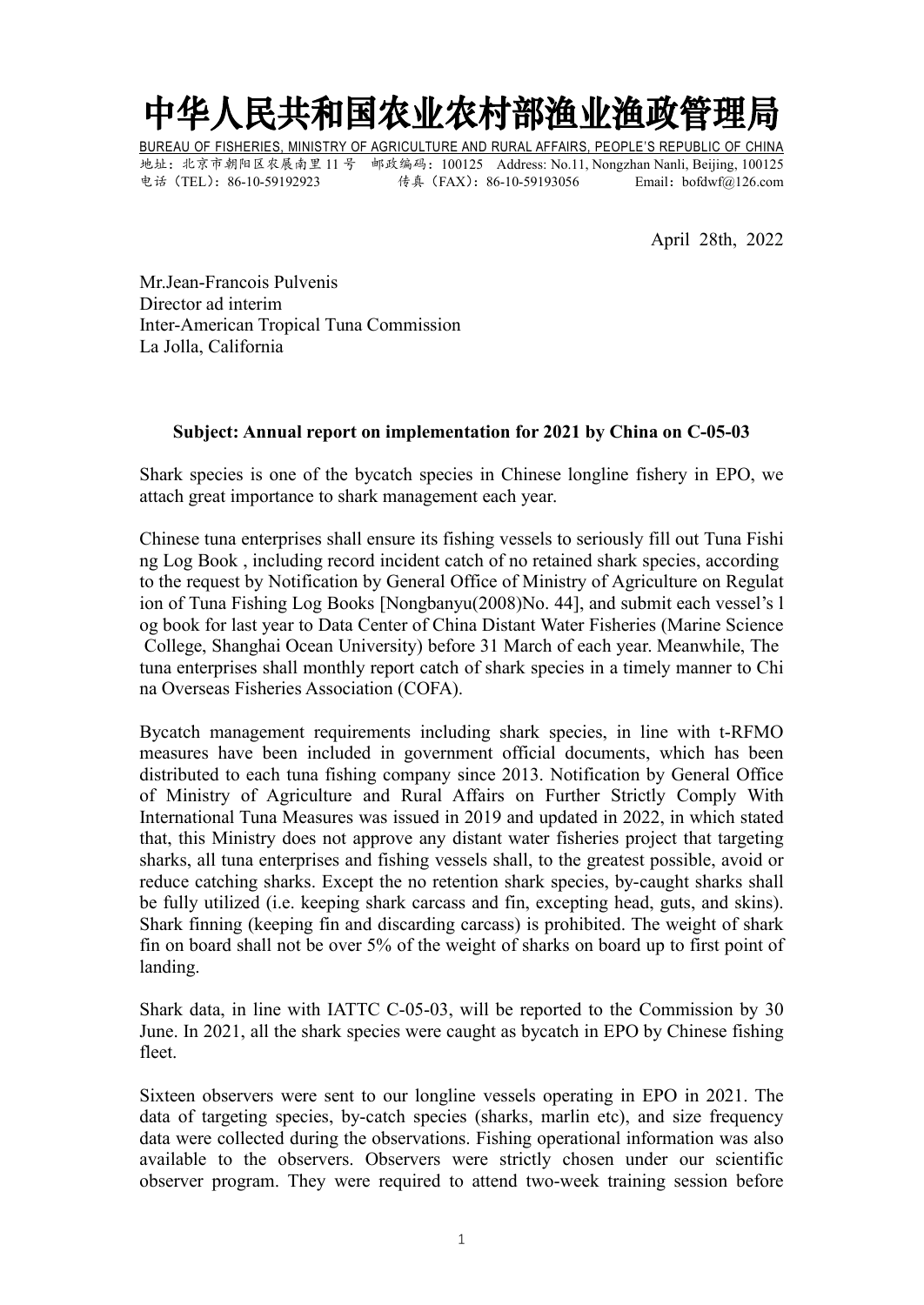dispatched to work at sea. Catch data and biological data (shark size, sex ratio, etc.) were collected. Observer reports are prepared after each trip. The observer annual report for 2021 in the EPO has been sent to the IATTC secretariat in March.

In recent years, we have established certain mechanisms to improve the implementation of C05-03, and we will continue working with IATTC members on shark issues.

Regards,

**Jiangfeng ZHU**

Consultant/Commissioner to IATTC&IOTC Division of Distant-water Fisheries Bureau of Fisheries Ministry of Agriculture and Rural Affairs P. R. China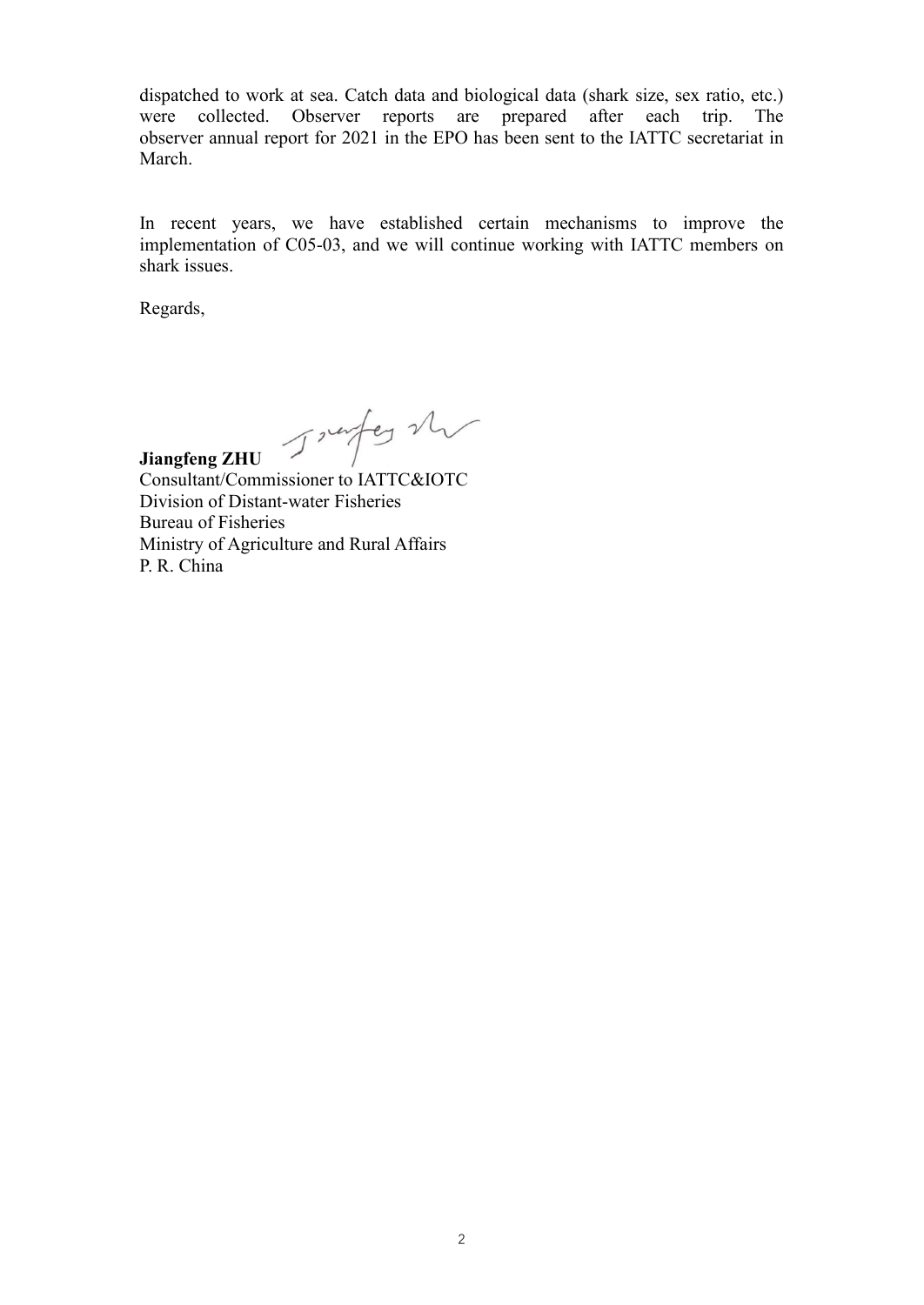# **中华人民共和国农业农村部渔业渔政管理局**

**BUREAU OF FISHERIES, MINISTRY OF AGRICULTURE AND RURAL AFFAIRS OF THE PEOPLE'S REPUBLIC OF CHINA** 地址:北京农展馆南里 11 号,邮政编码:100125 Address: No.11 NongzhanguanNanli, Beijing, 100125 电话(TEL): 86-10-59192966 传真(FAX): 86-10-59193056E-mail: bofdwf@agri.gov.cn

April 30th, 2020

Dr. Guillermo A. Compeán **Director** Inter-American Tropical Tuna Commission La Jolla, California

### **Subject: Annual report on implementation for 2019 by China on C-05-03**

Shark species is one of the bycatch species in Chinese longline fishery in EPO, China has always attached great importance to shark resource conservation and management.

To implement relevant tuna conservation and management measures, including management of bycatch species such as sharks adopted by relevant t-RFMOs, China Ministry of Agriculture and Rural Affairs(MARA) issued a notification on strictly complying with international tuna management measures in 2013. In 2019, China Ministry of Agriculture and Rural Affairs issued a notification on further strictly complying with international tuna management measures, in which included all shark CMMs of relevant t-RFMOs including IATTC.

The main content of shark management in the notification includes: China does not approve any vessels targeting sharks and all fishing vessels shall adopt effective measures to avoid or reduce shark bycatch, to the greatest possible. Except for the no retention shark species, fishing vessels shall fully utilize harvested sharks. The weight of shark fin on board shall not be over 5% of the weight of shark carcass on board to the first landing point. Shark finning and discards of carcass is strictly prohibited. Fishing vessels are encouraged to adopt measures such as shark fin and carcass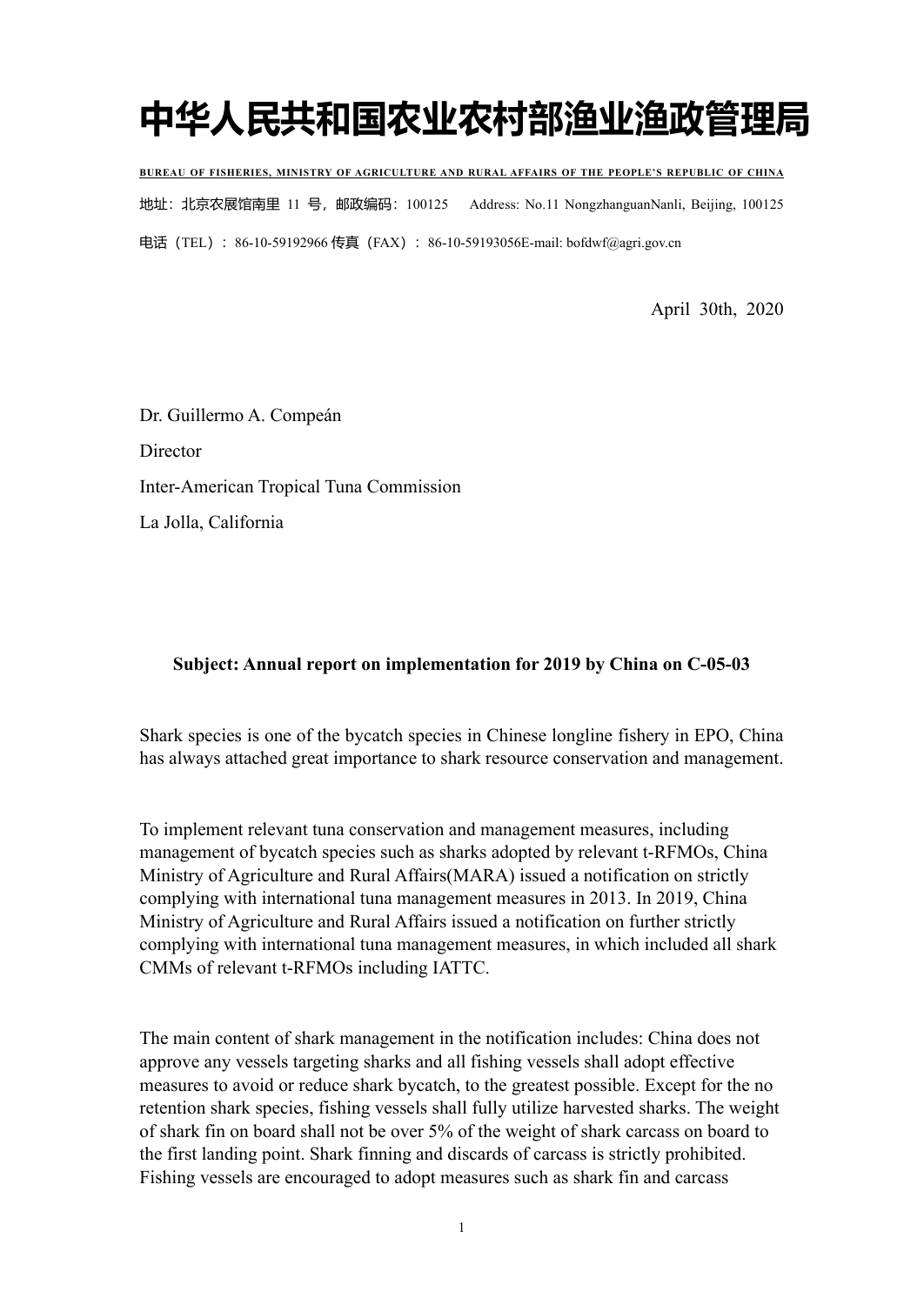naturally attached, fin and carcass binding together or using corresponding labels. Whitetip sharks and mobulid rays are prohibited to retaining on board, transshipping and landing. The above mentioned shark species must be handled strictly in line with the IATTC measures and such live sharks caught incidentally shall be immediately released without further harm under the precondition of ensuring the safety of crew, and to record in detail in the log books accurately. Longline vessels shall be prohibited using "shark lines" in the pacific ocean.

Shark data will be provided by 30 June in accordance with Reslution C-03-05.

Twenty-one observers were sent to China's longline vessels operating in EPO in 2019. The data of targeting species, by-catch species (sharks, marlin etc), and size frequency data were collected during the observations. Observers were strictly chosen under our scientific observer program. They were obliged to attend two-week training sessions before dispatched to work at sea. Catch data and biological data (shark size, sex ratio, etc.) were collected. Observer reports were prepared after each trip. The observer annual report for 2019 in the east pacific ocean had been sent to the IATTC secretariat in April.

In 2019, two training sessions on bycatch were held, focusing on bycatch reduction, recognition of shark species, ways to release key shark species. During the sessions, Shark experts who were [familiar](javascript:void(0);) [with](javascript:void(0);) the conservation and management measures were invited to give lecture to the fishing vessels captains and fisheries managers. Posters regarding shark recognition are printed and sent to fishing vessels, so that crewmembers can better recognize different shark species when caught, either keep it on board or set it free. Captains were also equipped with manuals, which contained detailed measures made by t-RFMOs. These measures were updated annually with the new measures adopted by t-RFMOs, being translated into simple sentences for crewmembers to follow.

In recent years, China has established certain mechanisms to implement C05-03 and will continue working with IATTC members on shark issues.

Regards,

Liu Liming

Division Consultant Division of Distant Water Fisheries Bureau of Fisheries Ministry of Agriculture and Rural Affairs China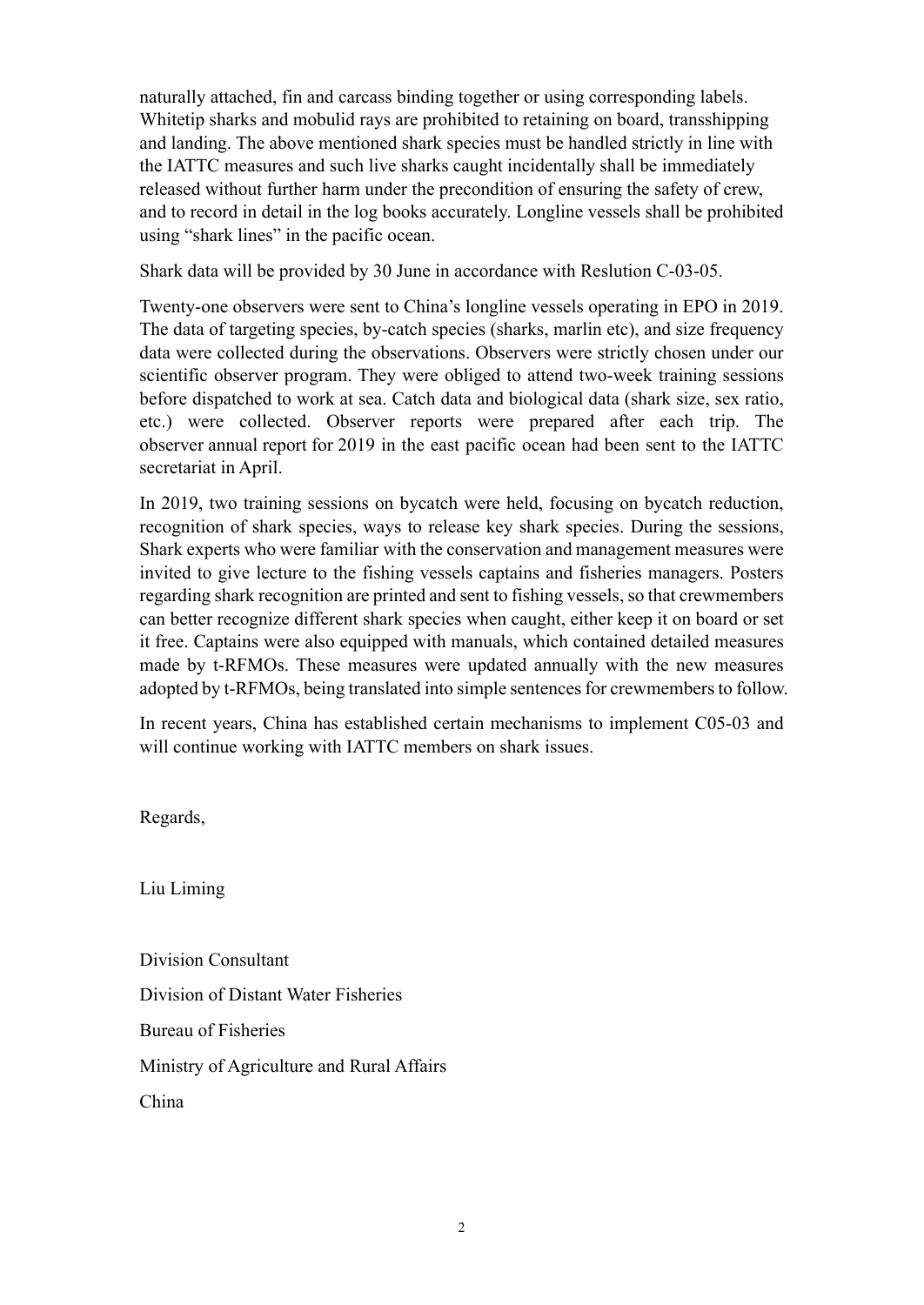

**BUREAU OF FISHERIES, MINISTRY OF AGRICULTURE AND RURAL AFFAIRS OF THE PEOPLE'S REPUBLIC OF CHINA** 地址:北京农展馆南里 11 号,邮政编码:100125 Address: No.11 NongzhanguanNanli, Beijing, 100125 电话 (TEL): 86-10-59192966 传真 (FAX): 86-10-59193056E-mail: bofdwf@agri.gov.cn

May 14th, 2019

Dr. Guillermo A. Compeán **Director** Inter-American Tropical Tuna Commission La Jolla, California

### **Subject: Annual report on implementation for 2018 by China on C-05-03**

Shark species is one of the bycatch species in Chinese longline fishery in EPO, we attach great importance to shark management each year.

Bycatch requirements including shark species, in line with t-RFMO measures have been included in official documents, which was distributed to each tuna fishing company in 2013, these requirements will be updated in accordance with renewals of measures in different organizations. With respect to sharks, it is required in the official document that sharks must be fully utilized, the 5% ratio on shark fin and weight of sharks up to the first landing point must be strictly observed. In accordance with IATTC C-11-10, oceanic whitetip shark is prohibited to be kept on board as bycatch, such species must be handled strictly in line with the Resolution.

Shark data, in line with IATTC C-05-03, will be reported to the Commission. In 2018, all the shark species are caught as bycatch in EPO by Chinese fishing fleet. Except part of blue shark and shortfin mako, almost most of sharks are discarded.

Nine observers were sent to our longline vessels operating in EPO in 2018. The data of targeting species, by-catch species (sharks, marlin etc), and size frequency data were collected during the observations. Fishing operational information was also available to the observers. Observers were strictly chosenunder our scientific observer program. They were obliged to attend two-week training sessions before dispatched to work at sea. Catch data and biological data (shark size, sex ratio, etc.) were collected. Observer reports were prepared after each trip. The observer annual report for 2018 in the eastern Pacific ocean were sent to the IATTC secretariat in April.

We held two training sessions on bycatch in 2018, focusing on bycatch reduction, recognition of shark species, ways to release key shark species. During the sessions, we initiated experts who were [familiar](javascript:void(0);) [with](javascript:void(0);) the conservation and management measures to give lecture to our captains and managers. We published posters regarding shark recognition and sent them to our fishing vessels, so that crewmembers can better recognize different shark species when caught, either keep it on board or set it free. Captains were also equipped with manuals, which contained detailed measures made by t-RFMOs. These measures were updated annually with the coming into force of new measures, being translated into simple sentences for crewmembers to follow.